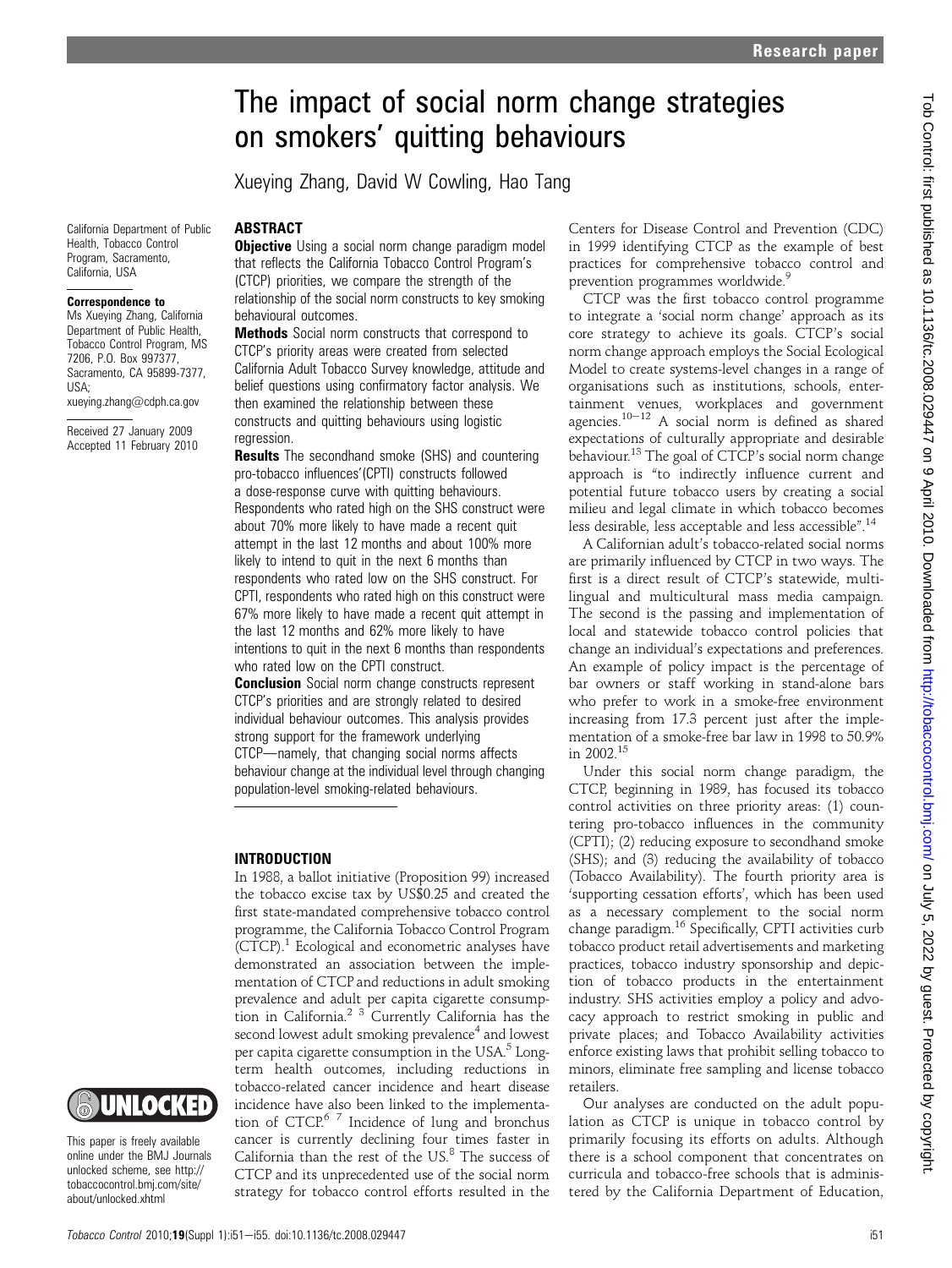CTCP is based on the theoretical frameworks that adults are the most important role models in a youth's life, Furthermore adults are policymakers that determine community-wide exposure to SHS, tobacco industry promotions and the enforcement of laws.

The relationship among tobacco control interventions, attitudes, beliefs and behaviour outcomes are described by the CDC's logic model.<sup>17</sup> This logic model has been supported by findings from youth-oriented mass media interventions in Florida, Minnesota, and other national efforts. These studies have linked specific interventions with changes in smoking behaviour through a dose-response causal pathway of attitude change<sup>18 19</sup> or brand equity.<sup>20</sup>

In this study, we examine whether the theoretical foundation of the CTCP can be described by social norm measures created from knowledge and attitude tobacco-related questions. Additionally, we examine which of the social norm constructs are important in predicting quitting behaviour outcomes.

## **METHODS**

#### Data source

The California Adult Tobacco Survey (CATS) is an ongoing annual random digit dial telephone survey, conducted by CTCP since 1993, to monitor tobacco-related knowledge, attitudes, and behaviours. The survey monitors progress, provides formative evaluation data and is continuously updated to monitor areas of interest to CTCP. We combined data from 1997 to 2007 to obtain a sample of 50 017 adult respondents, aged 18 and over. The Council of American Survey Research Organizations' average response rate was 45%. More information can be found in the survey's technical documentation.<sup>21</sup>

#### Measures

#### Quitting behaviour

Current adult smokers were identified as those who had smoked at least 100 cigarettes in their lifetime and now smoke everyday or some days. Among current smokers, a quit attempt was defined as having stopped smoking for 1 day or longer because of trying to quit smoking during the past 12 months. A quit intention was defined as contemplating quitting smoking in the next 6 months.

#### Knowledge/attitudes/beliefs towards tobacco issues

In theory, attitudes and subjective social norms (the perception of peers' behaviour or attitudes), are distinct concepts predicting a specific behavioural intention, and subsequently predicting behavioural change.<sup>22</sup> However, with the CTCP's social norm change paradigm and its ecological framework, the focus of the programme's interventions are not exclusively on smoking behaviours. For example, passing tobacco control policies to eliminate the hazardous effect of SHS is one of the priority areas of the CTCP, although this policy intervention is not necessarily focused on changing smoking behaviours directly. However, enacting such policies can lead to stronger anti-smoking norms because a natural implication of the policy is that smoking-related behaviours are not desirable. Therefore, attitude change towards this type of policy at the population level, especially over multiple years, can reasonably capture and represent change in smokingrelated social norms. This is based on the premise that social norms are a collective perception of appropriateness.<sup>13</sup>

We measure social norm change by including all 17 common tobacco-related knowledge, attitude and belief questions over multiple waves of CATS in our analysis. These questions cover a broad range of topics from SHS health effects and restrictions, to how respondents feel about restricting tobacco industry

advertising and its promotions (dichotomous responses: yes, no; table 1). We chose to evaluate the social norm change paradigm using the three CTCP priority areas: SHS, CPTI and Tobacco Availability. Fourteen questions were used to form these three constructs. Additionally, other questions about tobacco product regulation which are of interest but not a focus of the programme were used to create a fourth construct.

### Demographic variables

Race/ethnicity, age, gender, socio-economic status (SES) and a linear time variable were used to adjust the effect of latent variables in multivariate analysis. We created four categories for race/ethnicity: white, black, Hispanic and other. Age was grouped into 10-year segments. SES was defined as the following: (1) Low SES included individuals whose annual income fell below \$25 000 and who had high school education or less; (2) High SES referred to individuals whose annual income was at least \$50 000 and had obtained a college education or greater; (3) Middle SES included all other individuals. All variables were transformed to allow for nonlinearity by using log-odds of the outcomes.

#### Confirmatory factor analysis

Confirmatory factor analysis (CFA) was used to investigate whether the established dimensionality of attitudes and beliefs and its factor-loading pattern fit the data. Figure 1 presents the

|  |  |  |  | Table 1 Latent factors and attitudinal questions |  |
|--|--|--|--|--------------------------------------------------|--|
|--|--|--|--|--------------------------------------------------|--|

| <b>Latent factors</b>          | Tobacco related knowledge,<br>attitudinal or belief questions                                                                                          |  |  |  |  |
|--------------------------------|--------------------------------------------------------------------------------------------------------------------------------------------------------|--|--|--|--|
| <b>SHS</b>                     | Inhaling smoke from someone else's cigarette causes lung<br>cancer in a nonsmoker.                                                                     |  |  |  |  |
|                                | Inhaling smoke from someone else's cigarette harms the<br>health of babies and children.                                                               |  |  |  |  |
|                                | I prefer to eat in restaurants that are smoke free.                                                                                                    |  |  |  |  |
|                                | All indoor worksites, including restaurants and cafeterias,<br>should be smoke free.                                                                   |  |  |  |  |
| Availability                   | Minors caught buying cigarettes should be fined.                                                                                                       |  |  |  |  |
|                                | Store owners should need a license to sell cigarettes (just<br>like alcoholic beverages).                                                              |  |  |  |  |
|                                | Cigarette vending machines should be totally prohibited.                                                                                               |  |  |  |  |
|                                | Local communities should strongly enforce laws that<br>prevent people from selling cigarettes to minors.                                               |  |  |  |  |
| <b>CPTI</b>                    | Advertising tobacco products at sports and athletic events<br>should be banned.                                                                        |  |  |  |  |
|                                | The ban on cigarette advertising should be extended to all<br>print and electronic media.                                                              |  |  |  |  |
|                                | The tobacco industry should not be permitted to offer<br>products such as clothing or camping equipment in<br>exchange for coupons on cigarette packs. |  |  |  |  |
|                                | The distribution of free tobacco samples or coupons to<br>obtain free samples by mail should not be permitted.                                         |  |  |  |  |
|                                | The tobacco industry spokespersons mislead the public<br>when they say tobacco is not addictive.                                                       |  |  |  |  |
|                                | Tobacco advertising encourages young people to start<br>smoking.                                                                                       |  |  |  |  |
| Tobacco products<br>regulation | The tobacco industry should be forced to put stronger<br>warnings on all their potentially harmful products.                                           |  |  |  |  |
|                                | Tobacco products should be treated like other foods and<br>drugs, with each package having full disclosure of<br>potentially harmful contents.         |  |  |  |  |
|                                | Tobacco products should be regulated as a drug by<br>a government agency such as the Food and Drug<br>Administration.                                  |  |  |  |  |

CPTI, countering pro-tobacco influences in the community; SHS, secondhand smoke.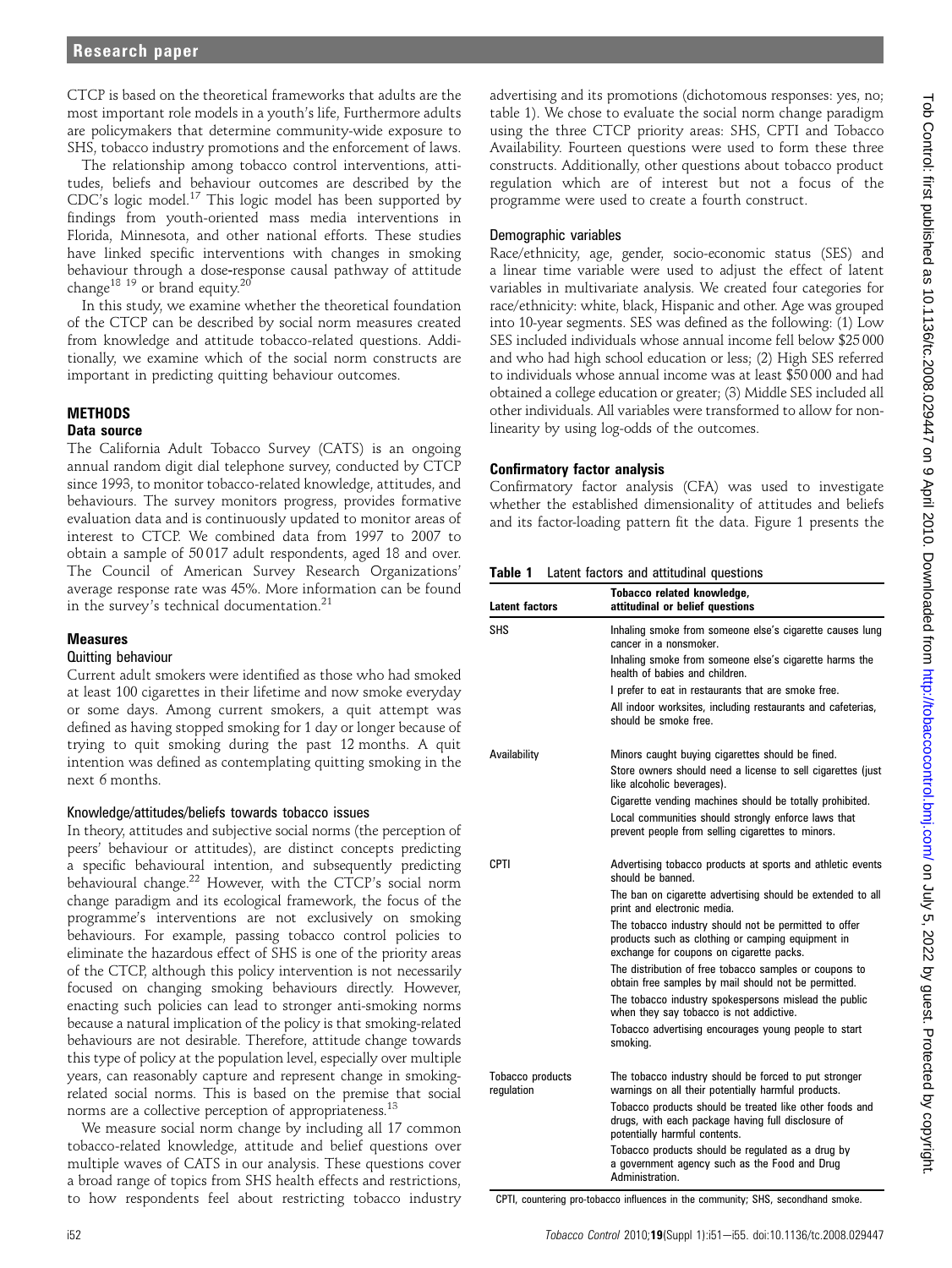latent factors and the subsets of attitudinal variables of each factor. We used SHS, CPTI, tobacco availability and tobacco product regulation as the four underlying dimensions. These four latent factors were chosen using the CTCP's social norm change framework. To test the stability of the factor structure over years, and whether it is appropriate to combine multiple years' CATS data for future analysis, 11 survey years (1997-2007) were sorted into three time periods:  $1997-2000$ ,  $2000-2003$  and  $2004-2007$ . CFA was conducted for each combined sample for each time period, and the factor loadings from the three models were compared. No meaningful difference was observed among the factor loadings of the three time periods. Because the factorloading pattern of attitudes and beliefs did not change over time, we combined data from 1997 to 2007 and fitted the CFA using the combined data set. The CFA analysis was conducted in SAS V.9.1 using the CALIS procedure with a set of structural equations described in the LINEQS statement.

The CFA yielded good fit indices: the Root Mean Square Error of Approximation Test, a measure of model residuals, was equal to 0.06, and the Goodness Fit Index adjusted for degrees of freedom was  $0.92$  (0.90 and higher indicating good fit).<sup>23</sup>

We obtained the factor loading of each attitudinal variable on its corresponding latent factor from CFA (figure 1). Factor loading is the correlation coefficient between variables and latent factors and represents the percent of variance of each attitudinal variable explained by the latent factor. Although it is common to use a factor loading cutpoint of 0.3 or  $0.4<sup>24</sup>$  several attitudinal variables with smaller factor loadings were kept in the model. We reasoned that CFA tested whether the structure of latent variables fit the data; consequently, the significance of individual

factor loading was not critical to the model. Additionally, our goal was not to create a parsimonious model but one that could be used to explain progress in the CTCP's priority areas.

In order to categorise the factor scores into groups, we scaled the factor scores to values between zero and 100 to allow for divergent social norms in the low and high groups. Based on the distribution of the four constructs, we categorised individuals into the low group if factor scores fell below 70 and high if above 90. For each factor, a high score meant respondents had attitudes and beliefs that were more closely aligned with desired tobacco control attitudes and beliefs.

Multivariate logistic regression was used to relate the latent variables with quitting behaviours of interest-a quit attempt in the last 12 months and intentions to quit in the next 6 months. The regression model also included other known predictors of quitting behaviours, including age, gender, race/ethnicity and SES.

#### RESULTS

As shown in figure 2, among the four social norm constructs, SHS norms consistently produced the highest scores and CPTI had the lowest scores over the 10-year period. The four constructs showed small incremental increases over time. Quitting behaviours also showed a similar upward trend during this period.

SHS attitudes were strongly related to smoking status  $(AOR=0.19$  for high vs low;  $95\%$  CI: 0.14, 0.24). In this instance, attitudes may not be a precursor of smoking behaviour as a large portion of these attitudes may be determined by an individual's smoking status. A stronger set of attitudes and beliefs for CPTI  $(AOR=0.67$  for high to low; 95% CI: 0.53, 0.86) were also strongly related to smoking status.



Figure 1 Latent structure and factor loadings for attitudes/beliefs from the California Adult Tobacco Survey 1997–2007. CPTI, countering protobacco influences in the community; SHS, secondhand smoke; TI, tobacco industry.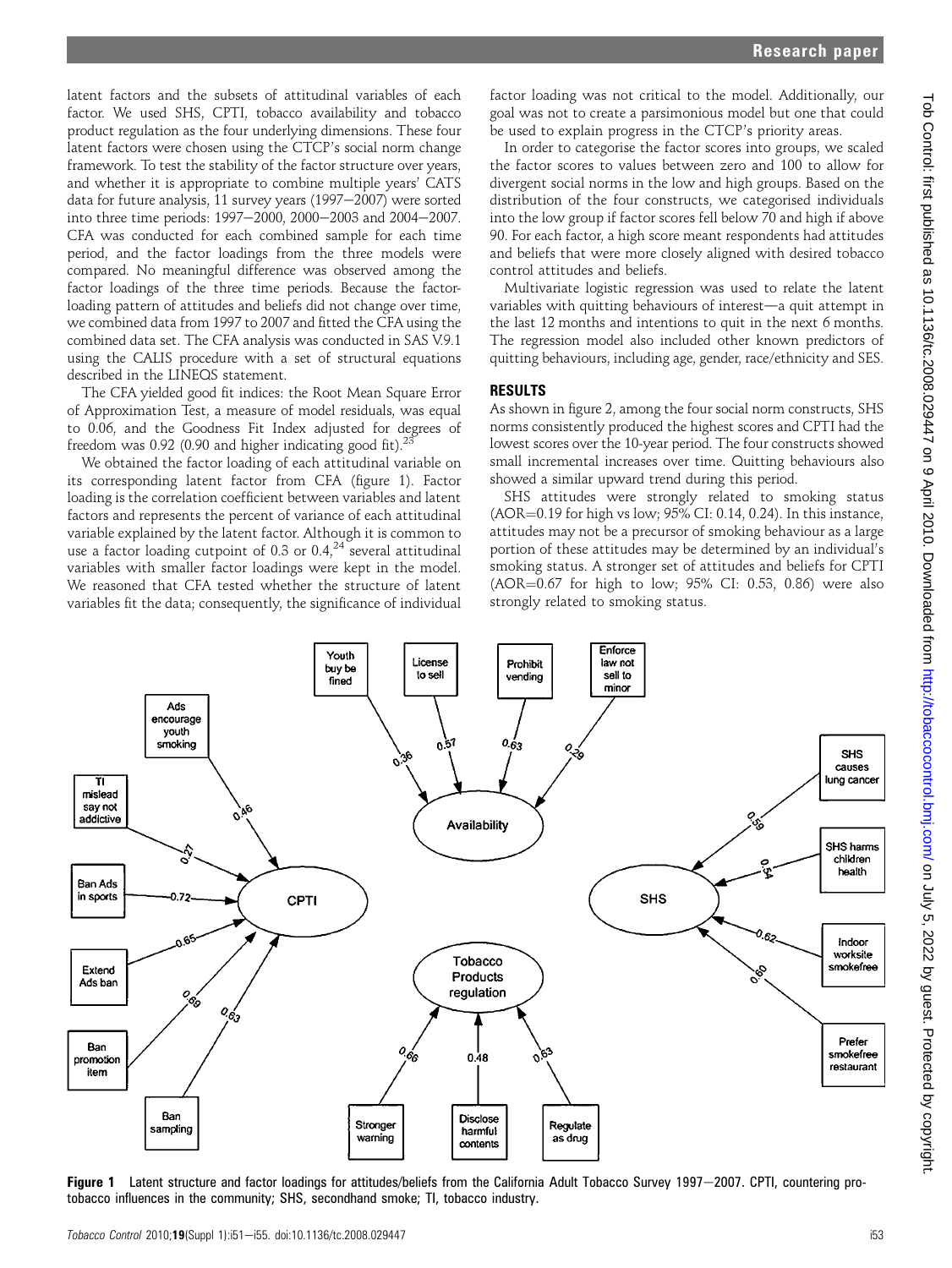SHS and CPTI norms demonstrated a dose-response relationship with having made a quit attempt and having intentions to quit. As shown in table 2, respondents with higher SHS scores were over 1.7 times more likely to have made a quit attempt in the last 12 months compared to respondents with low factor scores (AOR= $1.7$  for high vs low; 95% CI: 1.40, 2.07). Respondents with higher SHS scores were twice as likely to have an intention to quit in the next 6 months than respondents with low factor scores (AOR $=$ 2.0 for high vs low; 95% CI: 1.55, 2.46).

Respondents with higher CPTI factor scores were about 70% more likely to have made a quit attempt in last 12 months than respondents with low factor scores (AOR= $1.67$  for high vs low; 95% CI: 1.26, 2.22) and 1.6 times more likely to have an intention to quit in next 6 months than respondents with low factor scores  $(AOR=1.62$  for high vs low;  $95\%$  CI: 1.14, 2.30).

Tobacco product regulation was not associated with quit attempts (AOR $=$ 1.2 for high vs low; 95% CI: 0.85, 1.60) or intentions to quit in the next 6 months  $(AOR=1.1$  for high vs low; 95% CI: 0.73, 1.60). Also, Tobacco Availability was not associated with quit attempts (AOR= $0.9$  for high vs low;  $95\%$ CI: 0.66, 1.26) or intentions to quit in the next 6 months (AOR=1.2 for high vs low; 95% CI: 0.83, 1.86).

#### **DISCUSSION**

Tobacco-related knowledge, attitude and belief questions from a population-based survey were used as representative factors (latent variables) that are presumed to measure CTCP's progress in changing tobacco-related social norms and population-level smoking behaviours. CPTI and SHS were shown to be associated with quitting behaviours. Smokers with more positive attitudes towards CPTI and SHS reported more quit attempts and intentions. Programmatically, CTCP has had tremendous success in these two priority areas: reducing SHS exposure through implementing SHS laws locally and exposing the predatory marketing practices of the tobacco industry through a comprehensive, multicultural and multi-lingual advertising campaign. Although CTCP does not actively focus on individual behaviour change through promoting its cessation services, the programme's social norm change strategies still make smokers quit smoking.

Besides quitting behaviours, we examined the association between the constructs and smoking status. We found a strong

Table 2 Adjusted odds ratios for the association between attitude scales and quitting behaviors

|                               | <b>Quit attempt</b> |            | <b>Quit intention</b> |            |  |
|-------------------------------|---------------------|------------|-----------------------|------------|--|
| Attitudes/beliefs scale level | AOR+                | 95% CL     | AOR+                  | 95% CL     |  |
| <b>SHS</b>                    |                     |            |                       |            |  |
| High vs low                   | $1.70*$             | 1.40, 2.07 | $1.95*$               | 1.55, 2.46 |  |
| Medium vs low                 | $1.20*$             | 1.01, 1.43 | $1.54*$               | 1.27, 1.87 |  |
| Availability                  |                     |            |                       |            |  |
| High vs low                   | 0.91                | 0.66, 1.26 | 1.24                  | 0.83,1.86  |  |
| Medium vs low                 | 1.08                | 0.88, 1.32 | 1.02                  | 0.81,1.28  |  |
| CPTI                          |                     |            |                       |            |  |
| High vs low                   | $1.67*$             | 1.26, 2.22 | $1.62*$               | 1.14, 2.30 |  |
| Medium vs low                 | $1.29*$             | 1.05, 1.59 | $1.30*$               | 1.02,1.65  |  |
| Tobacco product               |                     |            |                       |            |  |
| High vs low                   | 1.17                | 0.85, 1.60 | 1.08                  | 0.73, 1.60 |  |
| Medium vs low                 | 1.19                | 0.97, 1.45 | 1.09                  | 0.87, 1.38 |  |

 $*_{p<0.05}$ 

 $\dagger$ Adjusted by age, gender, race, social economic status, year. CPTI, countering pro-tobacco influences in the community; CL, confidence limit; SHS, secondhand smoke.



Figure 2 Social norm index trend from 1997 to 2007. CPTI, countering pro-tobacco influences in the community; SHS, secondhand smoke.

association between SHS constructs and smoking status. Because we used repeated cross-sectional surveys, it is not clear whether desired attitudes and beliefs determine smoking status or whether smoking status determines attitudes and beliefs. However, by focusing only on smokers we were able to control for smoking status as a major predictor of tobacco-related attitudes.

The CTCP has had and is currently achieving local programme success around Tobacco Availability; however, this area was not associated with quit attempts nor quit intentions. Attitudes about Tobacco Availability were not related to norms but were related to the enforcement of laws. Consequently, future attitude questions will need to tactfully address the CTCP's messages and activities around Tobacco Availability.

In California, the SHS construct in the future could be improved by including measures of items to address the expansion of outdoor SHS laws, such as on beaches and parks. Additionally, the introduction of harm reduction products necessitates adjustment to tobacco product regulation questions and potentially to the CPTI measures. Since we used data from 1997 to 2007, we could only examine the trend of the four constructs after 1997. But social norms prior to the first survey (1997) are also likely to have changed because the CTCP has been implementing the social norm change strategy since 1989.

We found a compelling link between the social norm change paradigm and quitting behaviours. This relationship provides evidence for theoretical underpinnings of this paradigm, demonstrates that the social norm change approach can lead to meaningful changes in tobacco-related health behaviours, and provides support for being an effective public health model applicable to other tobacco control programmes worldwide.

#### What this paper adds

The California Tobacco Control Program (CTCP) was the first tobacco control program to integrate a 'social norm change' approach as its core strategy to achieve its goals. This paper used a social norm change paradigm model to reflect CTCP's priorities and compared the strength of the relationship of the social norm constructs to key smoking behavioral outcomes. This paper provides strong support for the framework underlying CTCP – namely, that changing social norms affects behavior change at the individual level through changing population-level smoking-related behaviors.